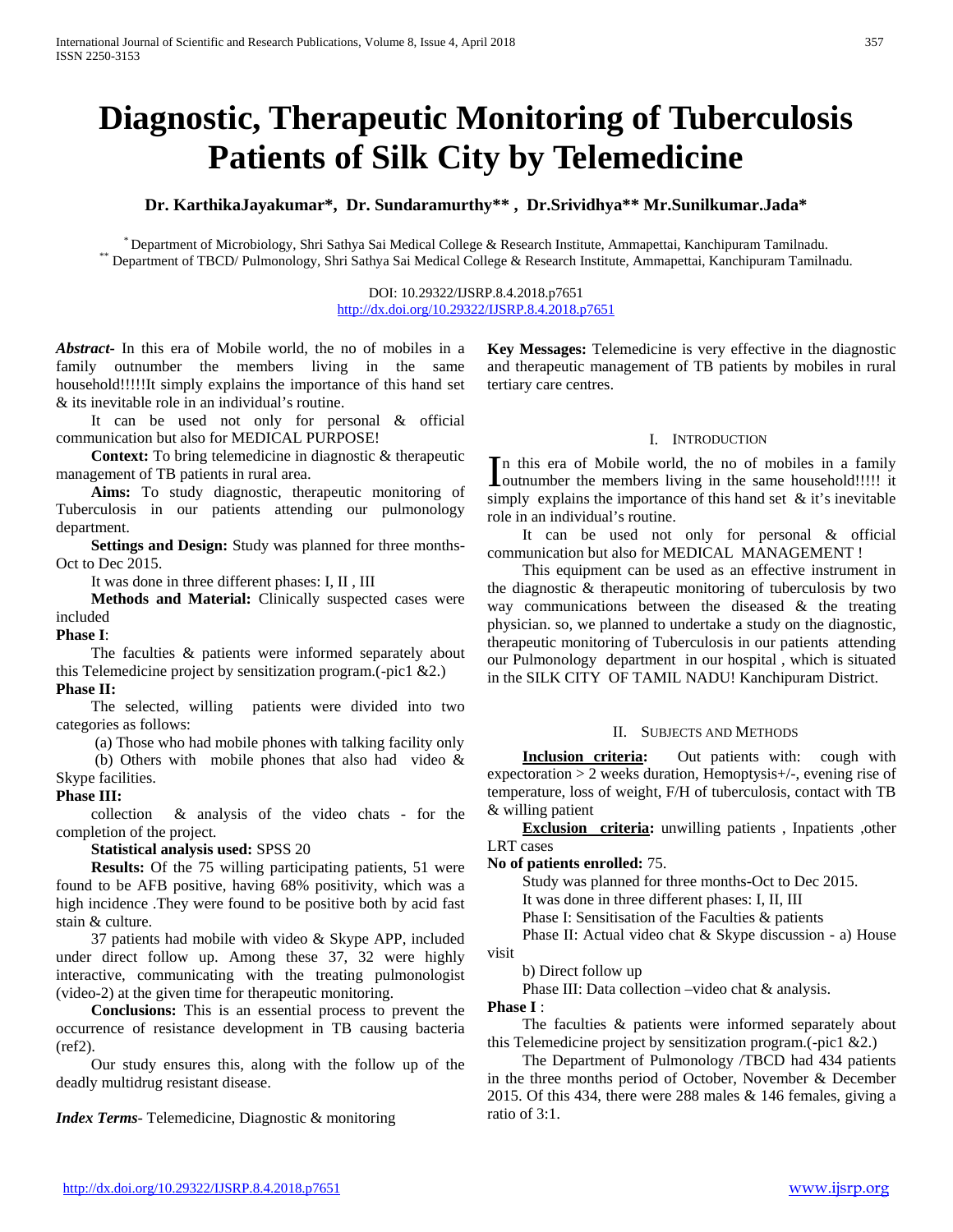From this group, 75 willing patients, whose consent was taken in regional language, (attachment -1) were enrolled for the study.

 These 75 patients were screened by Acid fast stain, culture in Middle Brooke's method.

## **Phase II:**

 The selected patients had to be divided into two categories as

(a) Patients with Mobile phones that had talking facility only,

(b) others with mobile phones with video & Skype facilities also

 The first group required support, for the video chatting, as they were willing to participate in the project; these patients were included under the HOUSE VISIT GROUP.

The second group who had phone with video  $&$  Skype facility were included under the DIRECT FOLLOW UP GROUP.

## **Phase III:**

 The video chat was collected & it was analyzed for the completion of the project.

 The project was started with the sensitization programme for the junior faculties & CRRI in the beginning of October .

 After which a separate program for the patients awareness was done.

 The written consent from 75 willing patients in regional language was obtained.

 The Direct follow up group –those with video & Skype facility were registered separately, were given unique log in Id, for the direct observational monitoring of drug intake & diagnostic updating.

 The other group, possessing only mobile phones, without any added APPS, who were willing to par take in the group, were monitored with the help of the Junior Residents (JR) or House Surgeons (CRRI)-by House visit method.

 The chat & drug intake was video tapped & was maintained as the recorded document for therapeutic monitoring– (video-1)

 The diagnostic monitoring for the patients was made feasible, by selecting six labs, whose staining & reporting corroborated with our reporting technique with the same clinical specimen. Patients were encouraged to have their specimens investigated in these selected nearest lab. They were guided to upload the report as image (images  $1&2$ )

 These images were also saved & maintained as recorded document for diagnostic prognosis.

 At the end of the third month, after screening the willing positive participants, the chats were collected, analyzed & report was prepared.

## III. RESULTS

 `Of the 75 willing participating patients, 51 were found to be positive, having 68% positivity, which is a high incidence .They were found to be positive both by acid fast stain & culture. 37 patients had mobile with video & Skype APP, had direct follow up. Among these 37, 32 were highly interactive, communicating with the treating pulmonologist (video-2) at the given time for therapeutic monitoring.

5 patients were refraining from active chatting & had to be encouraged frequently, in that 2 were non cooperative due to personal reasons.

 14 patients had only mobile without any required APP, supported by the Skype & video chat of the electronic gadget of the JR & CRRI.

#### IV. DISCUSSION

 Telemedicine is an ideal method for monitoring the therapeutic & diagnostic technique of managing TB patients, who are living in rural areas where, transport facilities are very poor.

 This project was launched by the joint venture of Departments of Microbiology & Pulmonology (TBCD).

 This workup had its positive response in the form of quick turnaround time (TAT), less time consumed for meeting the treating physicians, from their own home/ work place, without affecting their routine. It was more an individual based meeting, therefore had more positive impact, rather than waiting in the hospital clinic, for their turn to come!!!.

 For the house visit program, our project was unique in that, the medical officers –JR/CRRI went with their mobiles with the necessary APPS & made the video chat feasible & ensured the monitoring of drug intake (video 3)

 As per norm, the success of TB control program relies on the proper intake of the ATT  $\&$  its monitoring (ref 1).

 This is an essential process to prevent the occurrence of resistance development in TB causing bacteria (ref2).

 Our study ensures this, along with the follow up assessment of diagnostic indicator.

 The patients who were monitored by these two methods felt happy to have their physician contact in a comfortable & convenient ambience, supported by the JR /CRRI wherever required, especially in rural area where the patients are residing in far flung areas with less transport facilities.

 This networking not only builts an effective relationship between the treated & treating but also ensures proper monitoring of intake of the ATT.

## V. CONCLUSION

 Our study is an effective monitoring technique of therapeutic & diagnostic indicators of Tuberculosis management.

#### ACKNOWLEDGEMENT

We would like to thank TB Association of India for the short tearm grants for completing project.

#### **REFERENCES**

- [1] James DeMaio,Lawrence Schwartz, Peggy Cooley & Alan Tice.The Application of Telemedicine Techonology to a directly observed therapy programe for tuberculosis:A Pilot Project.Clinical infectious Diseases 2001:33:2082-4
- [2] World Health ORGANIZATION Global Tuberculosis Control.WHO report Geneva:WHO,2003